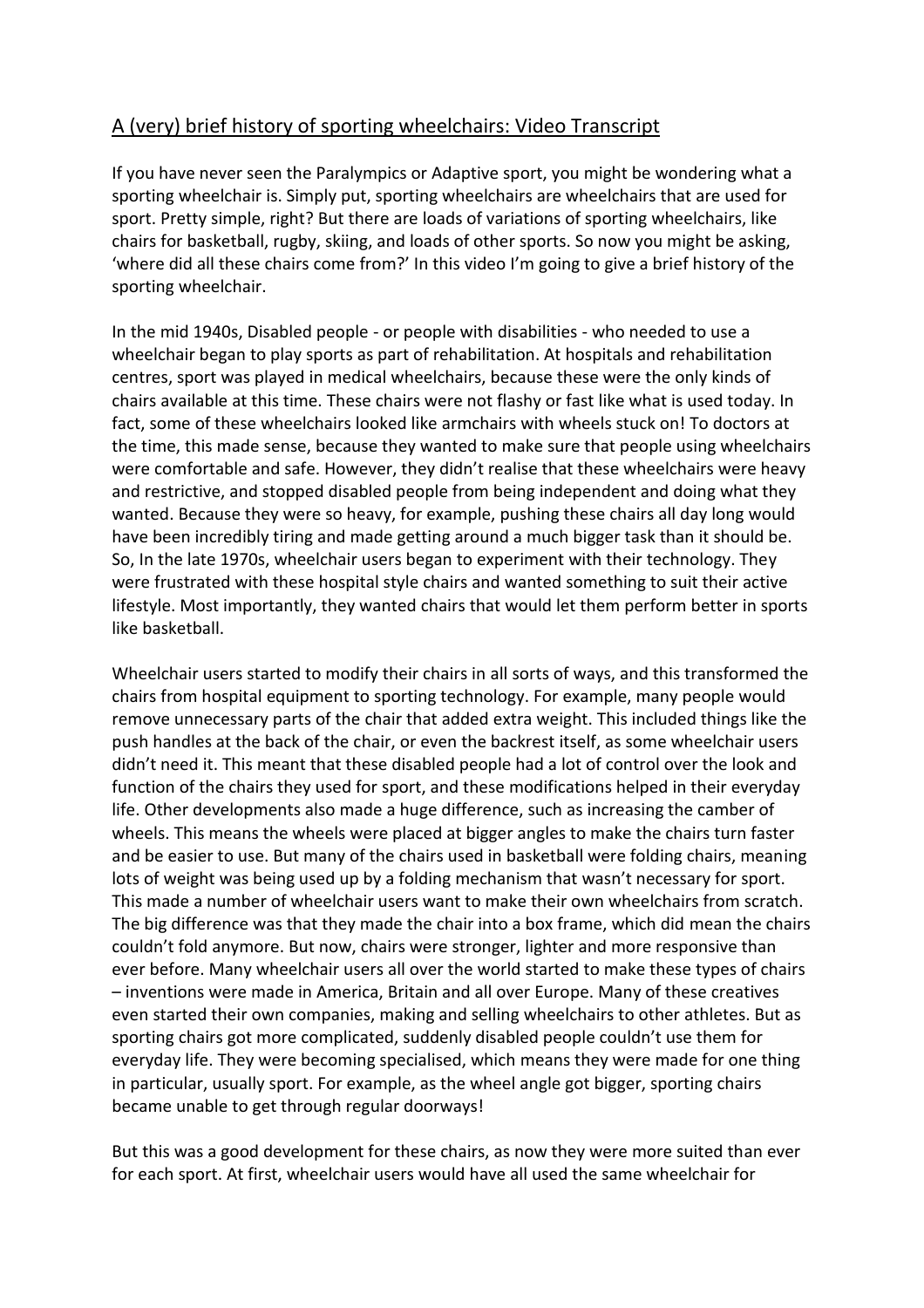everything. But as technology got more advanced, so did the sport itself. Now, the best athletes need better technology to beat the competition. Eventually, specific wheelchairs for basketball, tennis, rugby and other sports came on the scene, and they are all slightly different. For instance, rugby wheelchairs started out much like the standard hospital devices. But now, there are two types of chairs for different types of players to use, in which some players have longer chairs to grab opponents, whilst others are rounder to fit through small gaps. Rugby chairs are also often made of stronger materials, because in wheelchair rugby…. Well, they hit each other a lot! And the most obvious change is in racing chairs, which are now sleek and long three wheeled machines which you definitely could not use for anything else! This is all to show how far sporting wheelchairs have developed technologically, and how different these sports are today than when they first started.

As for the future of sporting wheelchairs? Top athletes have their wheelchairs custom made, in order to make sure they can perform to their absolute best. The downside to this is that these chairs are pretty expensive, unfortunately. But others are working to create cheaper chairs for new players across the world, ensuring that more people can benefit from adaptive sports. As well, new types of specialised sporting chairs are being made, like the colourful wheelchair motocross or WCMX wheelchairs used by Lily Rice and made by RMA Sport.

Back in the 1940s, I don't think anyone could have imagined how wheelchair technology might have developed, and how different things are now. So while it is tempting to say that these wheelchairs are as good as they're going to get, maybe it's too soon to say.

And if you are interested in having a sporting wheelchair of your own, there are lots of good places to look! Sporting wheelchairs can be expensive, so you might not want to buy one before trying one out. I would recommend getting in touch with any local sports clubs or organisations where you live, as they might have some chairs you can try - from club chairs, second-hand models, or even current players letting you have a go! And to help with cost, there are a number of charitable organisations that can help with funding. Please look for the blog accompanying this video for some links and names of organisations.

Remember to stay curious and keep pushing hard!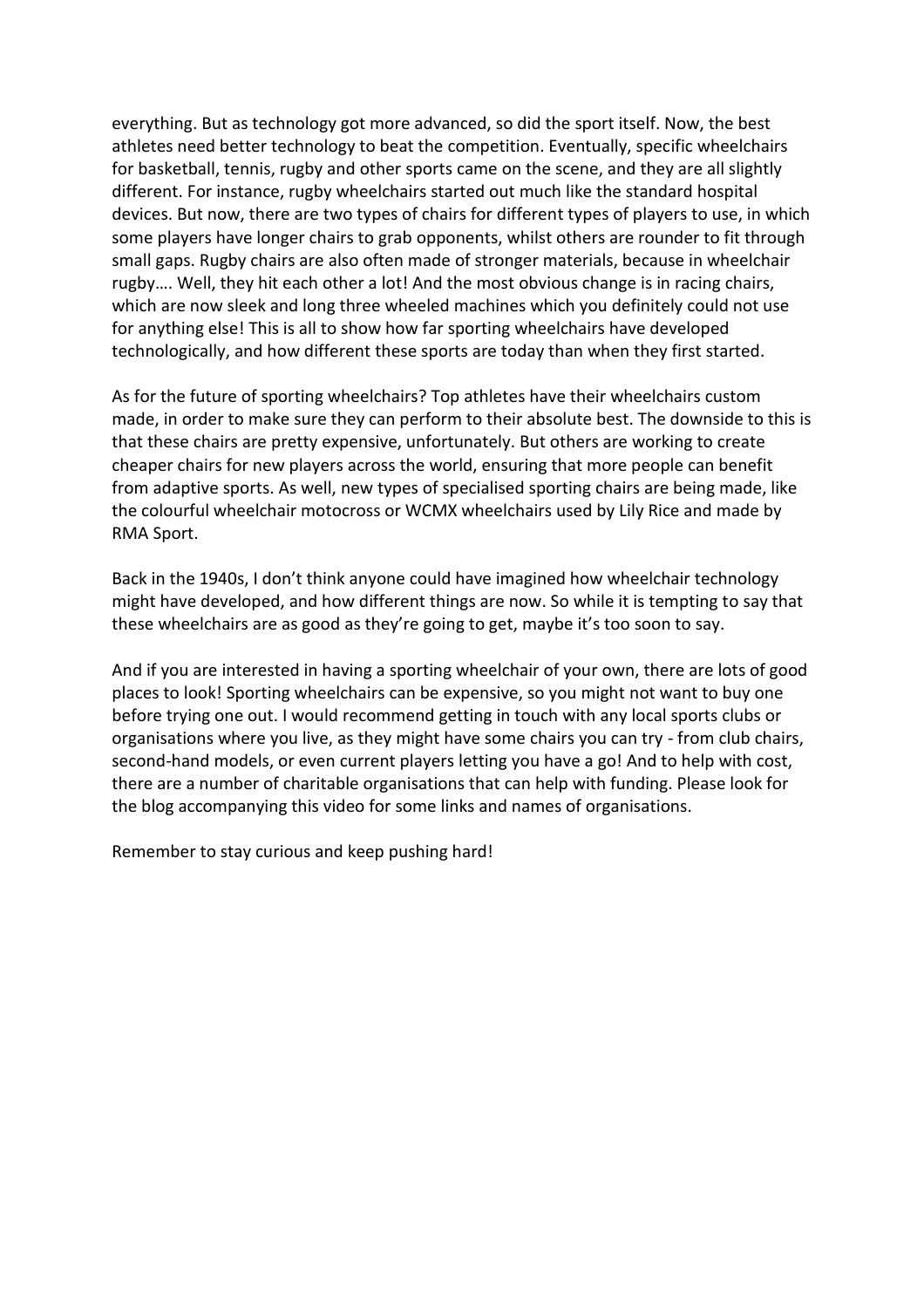## A (very) brief history of sporting wheelchairs: Video sources

All visual media sources (Images and video clips) used in the video *A (very) brief history of sporting wheelchairs* have been used with permission of the rights holder, or fall under fair use/dealing law as outlined by the UK Government (where the content has been made).

Below, the clips used have been listed chronologically, to allow interested parties to access the original version of the content (where possible). Further, this demonstrates who owns (or is the original uploader) of any content used in the video. The author of the video makes no claim to own the visual (video clips and images) elements of the publication, and is using them for non-commercial and educational purposes, under UK fair use/dealing law.

## Video Sources

- Clip 1 Wheelchair Basketball | Canada vs Australia | Men's preliminaries | Rio 2016 Paralympic Games. Uploaded by Paralympic Games, 10<sup>th</sup> September 2016. <https://www.youtube.com/watch?v=kPSNfqAUjbs>
- Clip 2 Wheelchair Rugby Gold Medal Game (USA vs CAN) | Parapan American Games Lima 2019. Uploaded by Team USA,  $27<sup>th</sup>$  August 2019. <https://www.youtube.com/watch?v=Pmp5tUCVWj4&t=2235s>
- Clip 3 Akira Kano | Men's downhill sitting | Alpine skiing | Sochi 2014 Paralympics. Uploaded by Paralympic Games, 8<sup>th</sup> March 2014. <https://www.youtube.com/watch?v=Y2UkP0rySHA>
- Clip 4 Athletics | Men's 5000m T54 Final | Rio 2016 Paralympic Games. Uploaded by Paralympic Games, 11<sup>th</sup> September 2016. <https://www.youtube.com/watch?v=go5ldndview>
- Clip 5 (photo) Physio.jpg. WheelPower British Wheelchair Sport. Used with permission of the National Paralympic Heritage Trust.
- Clip 6 (photo) wheelchair basketball at SM6.JPG. ©WheelPower British Wheelchair Sport. Used with permission of the National Paralympic Heritage Trust.
- Clip 7 (photo) Group.jpg. ©WheelPower British Wheelchair Sport. Used with permission of the National Paralympic Heritage Trust.
- Clip 8 (photo) wheelchair basketball at SM5.JPG WheelPower Photos. Used with permission of the National Paralympic Heritage Trust.
- Clip 9 (photo) Star & Garter 48.JPG WheelPower Photos. Used with permission of the National Paralympic Heritage Trust.
- Clip 10 (photo) table tennis at SM.JPG ©WheelPower British Wheelchair Sport. Used with permission of the National Paralympic Heritage Trust.
- Clip 11 1960 Rome Film Wheelpower HTY-FA-00138\_NPHT\_LOW RES\_Rome 1960\_8mm. Used with permission of the National Paralympic Heritage Trust.
- Clip 12 & 13- Stoke Mandeville 1984 Paralympic Games | Highlights. Uploaded by IWAS, 17th March 2021. <https://www.youtube.com/watch?v=b0vhG9ahZMo>
- Clip 14 Paralympics Barcelona, finale rolstoelbasketball heren NL-USA (1992). Uploaded by Arie in T Veld, 21st October 2013. <https://www.youtube.com/watch?v=zGDfmXsb6cY>
- Clip 15-19 Paralympic Sports A-Z: Wheelchair Rugby. Uploaded by Paralympic Games, 10th June 2016.<https://www.youtube.com/watch?v=tSzFmlWgVsM>